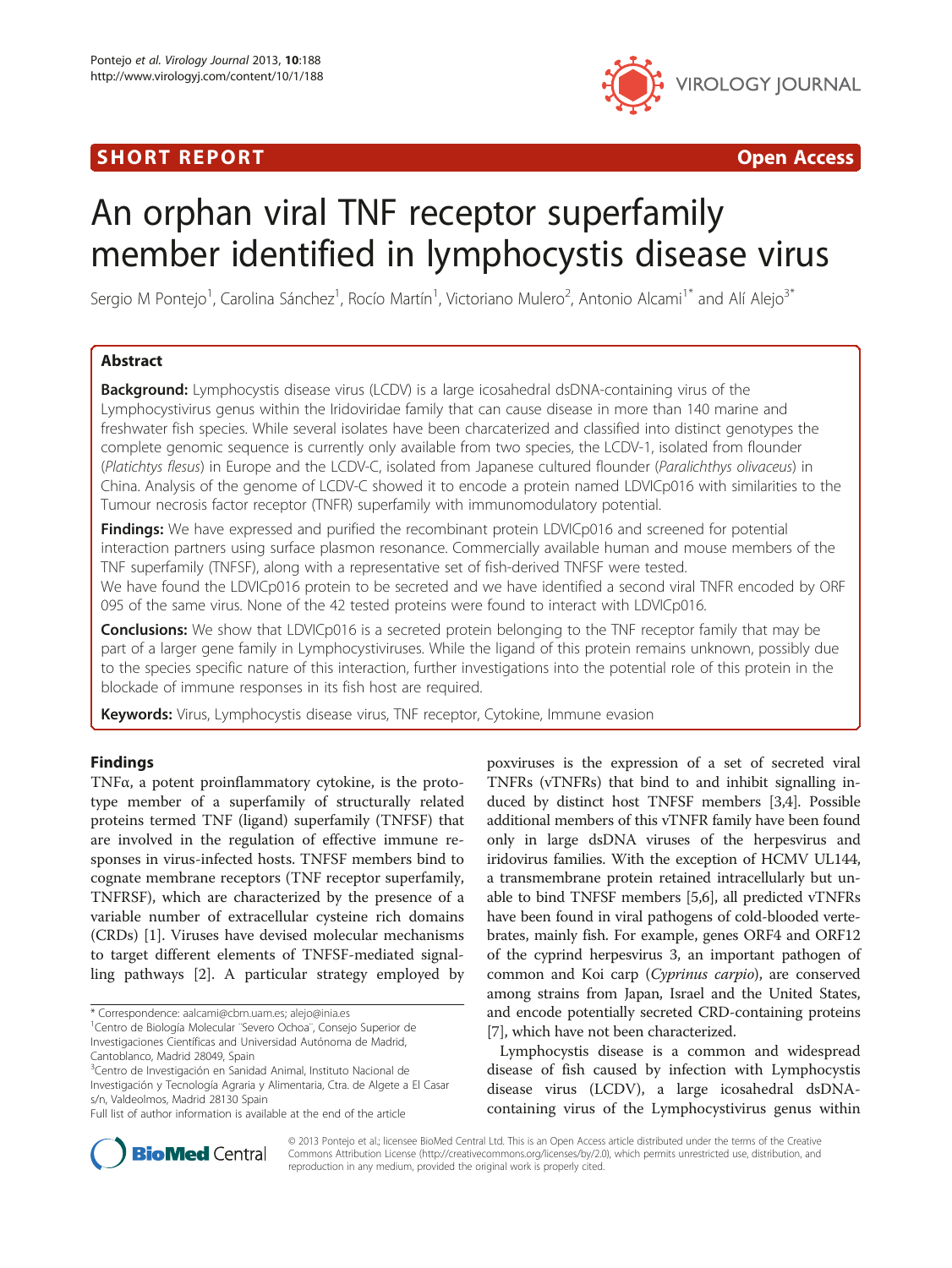the Iridoviridae family. The disease can affect more than 140 marine and freshwater fish species and is characterized by the formation of enlarged cells within the dermis that become encapsulated within a hyaline capsule, appearing as pale warts on the skin of affected individuals. Systemic infection of liver, spleen and other organs has also been reported. While the condition is usually self-resolving, it may cause death and causes important economic losses in the aquaculture industry.

LCDV-1, the type species of the Lymphocystivirus genus, was completely sequenced [\[8](#page-5-0)] and several genes potentially involved in the modulation of the virus-host interaction were identified, including a homologue of the TNFRSF encoded by ORF167L. Unlike the poxvirus vTNFRs, the LCDV-1 ORF167L protein seems to lack the extracellular receptor function as it includes only one complete CRD, is retained intracellularly and contains an additional C-terminal CUB domain, possibly involved in protein-protein interactions [\[9\]](#page-5-0). The complete genome sequence of another LCDV isolate obtained from cultured flounder (Paralichthys olivaceus) in China (LCDV-C)

identified a second, distinct gene (ORF 016 L) encoding a potential TNFRSF member [[10](#page-5-0)]. Given the relevance of identifying a novel, secreted vTNFR for the first time in a fish virus, we characterized further this protein, named LDVICp016.

Sequence analyses showed that LDVICp016 contains a potential signal peptide with no transmembrane region (Figure 1), suggesting it is secreted. Additionally, it contains two complete CRDs that correspond to CRDs 2 and 3 of the sole vTNFR whose crystallographic structure has been obtained to date, the Vaccinia virus CrmE protein. These CRDs in CrmE contain the 50s and 90s loops thought to be involved in TNF $\alpha$  binding [\[11](#page-5-0)], suggesting that the LDVICp016 protein may retain the capacity to bind TNFα. A database search identified in the same genome another protein encoded by LCDV-C ORF 095R, named LDVICp095, as the most similar one, with 34% identity. LDVICp095 also contained CRDs and a predicted signal peptide (Figure 1) and is therefore a second, previously unrecognized and potentially secreted vTNFR encoded by LCDV-C. As happens in

|            | LDVICp016                                                                                                                  |  |
|------------|----------------------------------------------------------------------------------------------------------------------------|--|
|            |                                                                                                                            |  |
| B          |                                                                                                                            |  |
| LDVICp016  | -MIKIKILLLLLYWFPVYOCLT-YERAVVFPNGTKIILTCP--------------ACKSGE 44                                                           |  |
| LDVIcp095  | MMLFILFLLPITVHTATDCPPGYYISKVYPAGTPMCSPCSPGTYTGLONSLRKCLRCSTCS 61                                                           |  |
| Medaka OPG | MVFLLLLQLLVTSGTLGYSLDNPLTYVRKDFVTGKPVTCD--------------ACQPGY 46                                                            |  |
| CrmE       | --MTKVIIILGFLIINTNSLSMKCEQGVSYYNSQELKCCK---------------LCKPGT 44                                                           |  |
|            | $*$                                                                                                                        |  |
| LDVICp016  | KLDSYCNITHTTACLTCPKNOYTPYDNYGPNCMSCT-KCKHPKVELSPCTPATNROCGCKN 104                                                          |  |
| LDVIcp095  | HNEEPKVACSTTSDVOCOCROGYYYDPESEMCFPCS-NCESSKVKVTTCNRTHDTVCKCKE 121                                                          |  |
| Medaka OPG | YLRAHCTATQKSQCAPCPAGSFTAIWNYIDKCLRCS-VCGLNEVVKKPCTASNDSQCACKD 106                                                          |  |
| CrmE       | YSDHRCDKYSDTICGHCPSDTFTSIYNRSPWCHSCRGPCGTNRVEVTPCTPTTNRICHCDS 105<br>$\star$<br>$*$ $*$ $*$ $*$ $*$ $*$ $*$ $*$<br>$\cdot$ |  |
| LDVICp016  | G--YYENN--NNCIKCS-ICYLGEGVEEPCSSNS-NTKCKVCLHETFSNVISSEEPCKPYO 159                                                          |  |
| LDVIcp095  | G--YYDKN--GVCVKCG-NCYLGEGVKSKCANNT-DVTCELCKNGTFSDKVSSSNICYLYT 176                                                          |  |
| Medaka OPG | G--YFFHPRYNMCTRHS-ECPSGQGVLTEGTAEK-NTVCHSCPDGTFSNSSSARQNCTQHR 163                                                          |  |
| CrmE       | NSYCLLKASDGNCVTCAPKTKCGRGYGKKGEDEMGNTICKKCRKGTYSDIVSDSDQCKPMT 166                                                          |  |
|            | $\mathbf{r} = \mathbf{r} \cdot \mathbf{r}$ , where $\mathbf{r} = \mathbf{r} \cdot \mathbf{r}$<br>$*$ , $*$                 |  |
| LDVICp016  | NCT-IGTKSLNFELSWYDKFCLNCTIFNATVNLN-NFTODFILYNYYTTDOLKKLARITFK 218                                                          |  |
| LDVIcp095  | MCT-LGLTOLNFNVTWFDTICINCSMSTDLLDLETFFTINFVTORRFPEDDLKNMFRLTYN 236                                                          |  |
| Medaka OPG | SCSDVGLKTVLRGSSWHNSVCGSCDENIDQSSSK--------------------------- 197                                                          |  |
| CrmE       |                                                                                                                            |  |
| LDVICp016  | KTRDDVEYMPRWNLESMFTYNDOLPNYMOEADLSGTADILIGYYNTIKEVCLSDFYYIEA 278                                                           |  |
| LDVIcp095  | KTRNDIDSANRDDVEGSFTYDPNLPYTMKOLDYLIASKFLMTAYKKISOICOL------- 289                                                           |  |
|            |                                                                                                                            |  |

encoded by LCDV-C ORF 16 L indicating complete CRD and signal cleavage site. CRDs were identified searching for the Prosite motif PS50050 (TNFR/NGFR family cysteine-rich region domain profile) online at<http://prosite.expasy.org> and signal peptide predicted using SignalP 4.0 software (<http://www.cbs.dtu.dk/services/SignalP/>). B. Sequence alignment of LDVICp016 [Genbank: YP\_073525], LDVICp095 [Genbank: YP\_073601], Oryzias latipes osteoprotegerin a precursor [Genbank: NP\_001239169.1] (Medaka OPG) and Vaccinia virus strain Lister CrmE [Genbank: CAC83048.1]. Conserved positions are indicated with asterisks below the sequence. The position of complete CRDs and predicted signal peptide cleavage site in LDVICp016 are indicated by black lines or arrow, respectively. Sequences were aligned using clustalw online at [www.ebi.ac.uk/Tools/msa/](http://www.ebi.ac.uk/Tools/msa/clustalw2) [clustalw2](http://www.ebi.ac.uk/Tools/msa/clustalw2).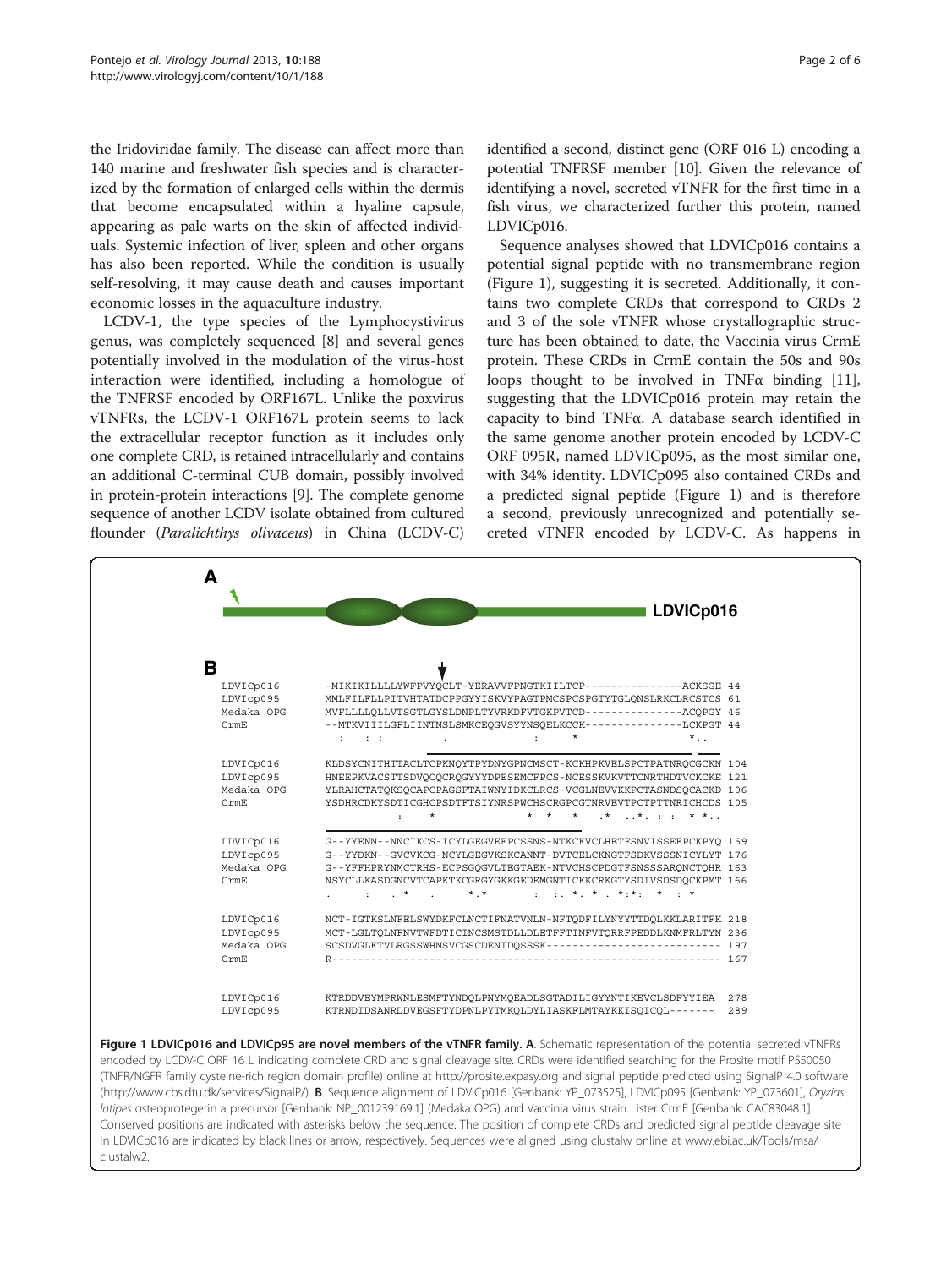<span id="page-2-0"></span>poxviruses, Lymphocystiviruses may have developed a set of vTNFRs to accommodate different ligand specificities or biological functions which may be differentially expressed on different species or strains of this illexplored viral genus. Both LDVICp016 and LDVICp95 show large C-terminal extensions with no similarity to TNFRs or other known proteins that could represent a further interaction domain with different ligands, as in the SECRET chemokine-binding-domain of the poxviral CrmD and CrmB proteins [\[12\]](#page-5-0). Further, LDVICp016 was showed significant similarities to proteins annotated as either TNFRSF6B-like or TNFRSF21-like from mammalian or avian hosts. Among fish proteins, best hits were a potential osteoprotegerin A (TNFRSF11B) from Medaka (Oryzias latipes), followed by a predicted TNFRSF6Blike protein from Nile tilapia (Oreochromis niloticus) and TNFRSF11B from Salmo salar (data not shown).

Overall, these results show that LDVICp016 and LDVICp95 are members of the TNFRSF and may act as a novel secreted vTNFR. To investigate this possibility, cells were transfected with either a pcDNA-LDVICp016-



Figure 2 LDVICp016 is a secreted protein. The optimised DNA sequence encoding LDVICp016L was synthesised in vitro (GeneArt, Invitrogen) and subcloned into the pcDNA V5His (Invitrogen) expression plasmid. As a positive control, the secreted vTNFR from ectromelia virus CrmD cloned into the same plasmid backbone was used. Panel shows a western blot analysis using anti-V5 tag antibody (Invitrogen) of equivalent amounts of whole cell extracts or extracellular media corresponding to 293 T cells transfected with a control plasmid (pcDNA) in lane 1 or with the plasmid for expression of CrmD or LDVICp016L in lanes 2 and 3, respectively and harvested at 48 hours post-transfection. To control for lack of contamination of extracellular media with cell contents, samples were analysed with an anti-tubulin antibody. The position of molecular mass markers are shown.

V5/His expression plasmid or the parental pcDNAV5/ His plasmid and analyzed by western blot. As a control, a plasmid expressing a V5/His-tagged version of the secreted vTNFR CrmD from ectromelia virus (SM Pontejo, unpublished) was included. As shown in Figure 2, the anti-V5 antibody detected a single band of ~45 kDa with the expected size of LDVICp016 in cells and extracellular medium. Similarly, a band corresponding to CrmD was detected both in cells and extracellular media, while no band was detected in the control sample. An antitubulin antibody showed that the extracellular media were not contaminated with cellular contents, demonstrating that LDVICp016L is secreted.

We next generated a recombinant baculovirus, vBacAH52, expressing a carboxi-terminally 10xHis-tagged version of the protein. Anti-His-tag antibody detected a single ~42 kDa band in extracellular media of insect



Figure 3 Purification of recombinant LDVICp016 and rainbow trout TNFSF members RANKL, TRAIL-like 1 and BALM. A. The LCDV-C ORF16 gene was subcloned into a modified pFastBac plasmid (Invitrogen) and a recombinant baculovirus termed vBacAH52 was generated to express a carboxi-terminally 10xHistagged version of the protein using the Bac-to-Bac technology (Invitrogen). Extracellular media from High5 cells grown in serumfree medium infected with vBacAH52 and harvested at 72 hours post-infection were analysed by western blot using an anti His-tag antibody (Sigma). B. The predicted extracellular mature peptide of rainbow trout (Oncorhynchus mykiss) TRAIL-like (TNFSF10; [Genbank: DQ218468]; residues F33-S291), RANKL (TNFSF11; [Genbank: DQ218471]; residues T45-R259) and BALM ([Genbank: DQ218469]; residues D29-N246) were expressed in bacteria using a cold-shock induction system based on the pColdI plasmid (Takara) following the manufacturer's guidelines. Recombinant His-tagged proteins were purified by affinity chromatography under denaturing conditions. The purified proteins were refolded by dyalisis into an arginine-containing buffer and oligomeric assemblies corresponding most probably to trimers further purified by size exclusion chromatography. The purified proteins were analyzed on 12% SDS-PAGE and stained with Coomassie blue.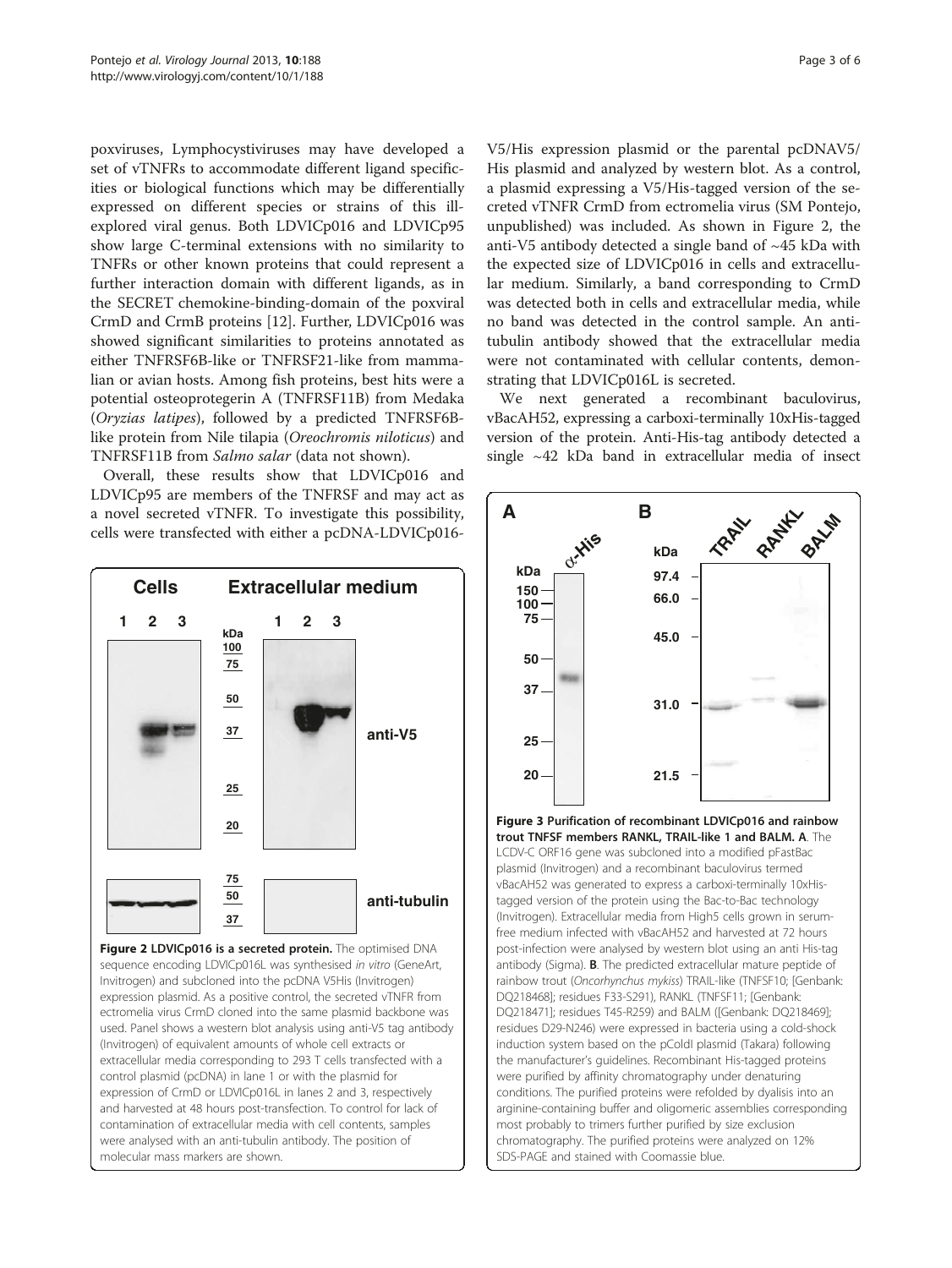High5 cells infected with vBacAH52, confirming that the protein is secreted (Figure [3A](#page-2-0)). The recombinant LDVICp016-10His protein was purified by affinity chromatogaphy (Figure [3B](#page-2-0)) and used to study its potential interaction partners among TNFSF members by surface plasmon resonance as described [\[13](#page-5-0)]. Potential ligands were passed over an LDVICp016-His containing sensor chip to monitor protein interaction. As shown in Figure 4, an anti-His antibody was injected in the same conditions at the beginning and end of each experiment and efficiently bound to LDVICp016L-10His, indicating that the protein is correctly exposed in a native state on the sensor chip.

To test for potential binding partners, 33 commercially available recombinant TNFSF members of murine and human origin were assayed (Table [1\)](#page-4-0). These proteins were injected at a standard concentration of 100 nM. None of these TNFSF members produced any positive signal, indicating that neither could act as a ligand of LDVICp016-His under these conditions. As expected, the control protein CrmD bound efficiently to human and mouse TNFα. Two TNFSF members, TNFSF18 (GITRL) and ectodysplasinA (EDA), were not tested, and it is possible that either of these or additional new TNFSF members might act as ligands for LDVICp016. Alternatively, because LDVICp016 is derived from a virus infecting fish, species restricted interaction might be an important caveat and therefore we assayed bacterially expressed purified recombinant TNFα from different fish species. Neither zebrafish (Danio rerio) TNFα, pufferfish (Takifugu rubripes) TNFα, sea bream (Sparus aurata) TNF<sup>α</sup> or common carp (Cyprinus carpio)

TNFα1, TNFα2 or TNFα3 interacted with LDVICp016. Although a possible TNFα from Japanese flounder, the host species of LCDV-C, has been described [\[14\]](#page-5-0), recombinant protein is not currently available and could therefore not be tested. Interestingly, CrmD interacted specifically with common carp TNFα1 (Figure 4 and Table [1\)](#page-4-0), showing that the species specificity of this vTNFR extends beyond mammalian species and suggesting structural similarities between fish and mammalian TNFα. The reasons for why CrmD bound specifically to this but not the other tested fish TNFα remain unknown.

While the TNFSF and its family of cognate receptors (TNFRSF) are well conserved among vertebrates including teleost fish, species-specific differences exist and TNF-TNFR interactions have not been proven for most of the cases [\[18\]](#page-5-0), making their annotation as well as the prediction of ligand-receptor pairs difficult. As described above, LDVICp016 appears to be most similar among fish proteins to osteoprotegerin (TNFRSF11B), whose ligand in mammalian species is RANKL. Because no RANKL orthologue from japanese flounder has been yet described and as the TNFSF among teleosts has been most comprehensively studied in rainbow trout [\[19](#page-5-0)], we expressed the rainbow trout RANKL, along with two other members of the family, the TRAIL-like and BALM proteins, as controls (Figure [3](#page-2-0)C). The purified recombinant proteins were tested for binding to LCDVp016 and CrmD as before (Table [1\)](#page-4-0), but no binding was observed.

Among Lymphocystiviruses, several isolates from different host species and locations have been characterised and classified into at least three and up to seven distinct



Figure 4 SPR screening of TNFSF binding to LDVICp016 and ectromelia virus CrmD. Purifed recombinant LDVICp016L-His or CrmD proteins (500 ng) were covalently coupled to CM4 Biacore chips. Potential ligands were injected at a standard concentration of 100 nM each in HBS buffer and passed over the LDVICp016-His or CrmD-containing sensor chip at 25°C at a flow rate of 30 μl/min for a period of three minutes and allowed to dissociate for an additional two minutes before regenerating the surface with a single 10 μl injection of glycine at pH 2.5. As a binding control, anti-penta His antibody (Life Technologies) was injected in the same conditions at the beginning and the end of each experiment. The signal from a reference cell of the same chip with no recombinant protein coupled and that from a blank injection was substracted in order to eliminate non-specific binding signals. Panels show sensorgrams of both chips with a selection of potential ligands of the TNFSF as indicated. Mouse TNFα (mTNFα), zebrafish (Danio rerio) TNF1 (ZfTNFα) pufferfish (Takifugu rubripes) TNFα (FuTNFα), sea bream (Sparus aurata) TNFα (Sb TNFα) and common carp (Cyprinus carpio) TNFα1 (Cc TNFα1), TNFα2 (Cc TNFα2) and TNFα3 (Cc TNFα3).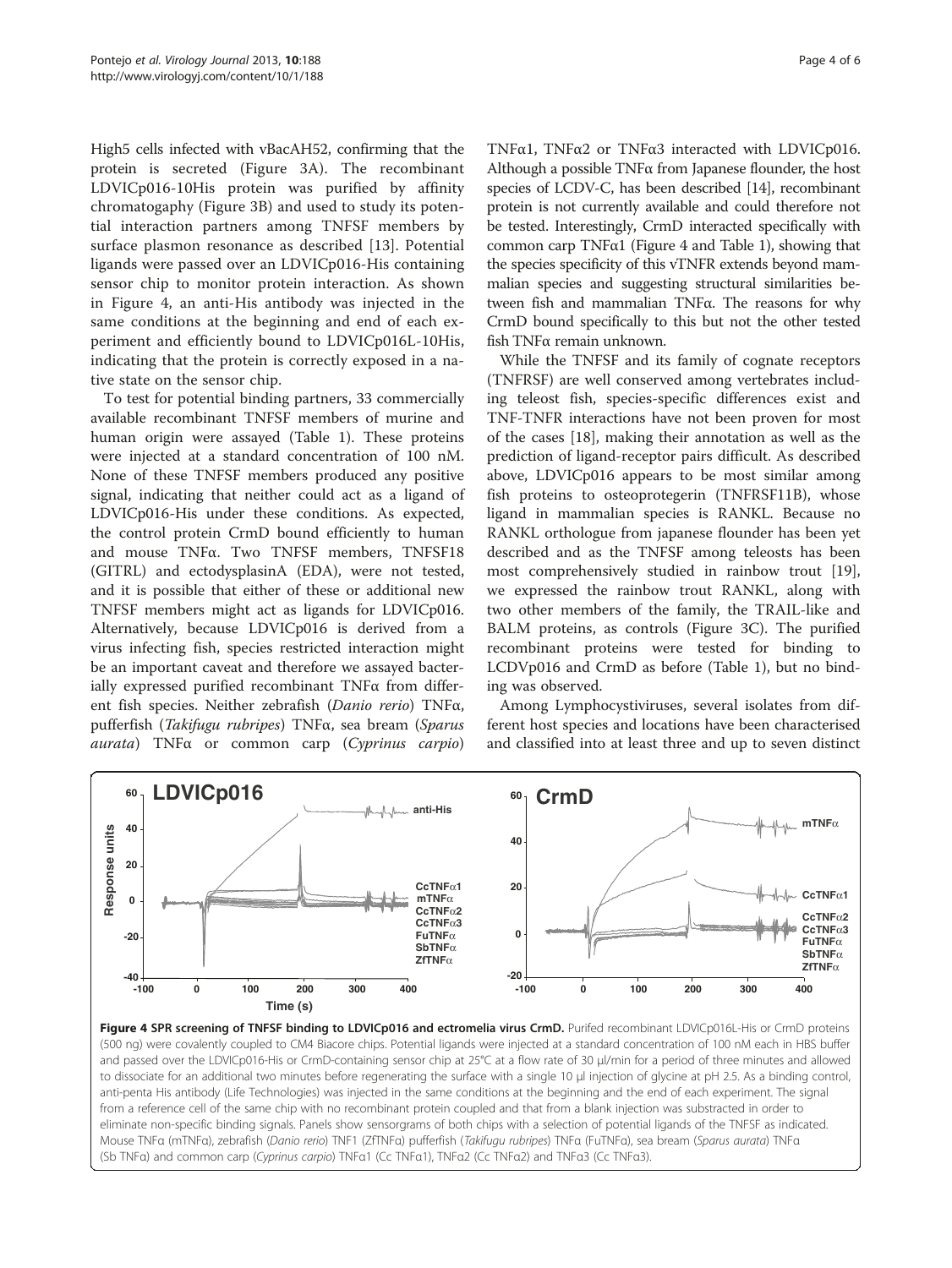| Ligand(s) tested           | <sup>a</sup> Known cellular receptor(s)               | <sup>b</sup> Interaction with |                  |
|----------------------------|-------------------------------------------------------|-------------------------------|------------------|
|                            |                                                       | LDVIC p016                    | <b>ECTV CrmD</b> |
| human / murine TNFSF1      | TNFRSF1A, TNFRSF1B, TNFRSF14                          | no                            | nt               |
| human / murine TNFSF2      | TNFRSF1A, TNFRSF1B                                    | no                            | yes              |
| human / murine TNFSF3A, 3B | TNFRSF3                                               | no                            | nt               |
| human / murine TNFSF4      | TNFRSF4                                               | no                            | nt               |
| human / murine TNFSF5      | TNFRSF5                                               | no                            | nt               |
| human / murine TNFSF6      | TNFRSF6; TNFRSF6B                                     | no                            | nt               |
| murine / murine TNFSF7     | TNFRSF7                                               | no                            | nt               |
| human / murine TNFSF8      | TNFRSF8                                               | no                            | nt               |
| human / murine TNFSF9      | TNFRSF9                                               | no                            | nt               |
| human / murine TNFSF10     | TNFRSF10A; TNFRSF10B; TNFRSF10C; TNFRSF10D; TNFRSF11B | no                            | nt               |
| human / murine TNFSF11     | TNFRSF11A; TNFRSF11B                                  | no                            | nt               |
| human / murine TNFSF12     | TNFRSF12                                              | no                            | nt               |
| human / murine TNFSF13     | TNFRSF13B; TNFRSF17                                   | no                            | nt               |
| human / murine TNFSF13B    | TNFRSF13B; TNFRSF13C; TNFRSF17                        | no                            | nt               |
| human / murine TNFSF14     | TNFRSF6B; TNFRSF14, TNFRSF3                           | no                            | nt               |
| human / murine TNFSF15     | TNFRSF6B; TNFRSF25                                    | no                            | nt               |
| human APP                  | TNFRSF21                                              | no                            | nt               |
| Zf TNFa                    | zTNFR1                                                | no                            | no               |
| Fu TNFa                    |                                                       | no                            | no               |
| Sb TNFa                    |                                                       | no                            | no               |
| Cc TNFa1                   |                                                       | no                            | yes              |
| Cc TNFa2                   |                                                       | no                            | no               |
| Cc TNFa3                   |                                                       | no                            | no               |
| <b>Rt RANKL</b>            |                                                       | no                            | no               |
| Rt TRAIL-like              |                                                       | no                            | no               |
| Rt BALM                    |                                                       | no                            | no               |

### <span id="page-4-0"></span>Table 1 Potential ligands screened for interaction with LDVICp016

<sup>a</sup>Known cellular receptors listed as described by R&D Systems [\(http://www.rndsystems.com/Pathway.aspx?p=15485&r=15436\)](http://www.rndsystems.com/Pathway.aspx?p=15485&r=15436) and [\[15](#page-5-0)]; <sup>b</sup>Interactions were tested by SPR as described by injecting a 100 nM concentration of the indicated ligands; nt: not tested. Commercial human and murine TNFSF were from R&D Systems, Inc (USA). The putative mature recombinant zebrafish (Danio rerio) TNF1 (Zf TNFα, residues 74-234, [Genbank: AY427649]) pufferfish (Takifugu rubripes) TNF<sup>α</sup> (Fu TNFα, residues 71-250 [ NCBI RefSeq: NM\_001037985]), gilthead sea bream (Sparus aurata) TNF<sup>α</sup> (Sb TNFα, residues 86-253 [Genbank: AJ413189]) and common carp (Cyprinus carpio) TNFα1 (Cc TNFα1, [Genbank: CAC84641.2]), TNFα2 (Cc TNFα2, [GenBank: CAC84642.2]) and TNFα3 (Cc TNFα3, residues 62-227, [GenBank: AB112424]) were purified from baterial expression systems as described in [\[16\]](#page-5-0). Common carp TNFα1 (Cc TNFα1, residues 77-237 [Genbank: AJ311800]) and TNFa2 (Cc TNFa2, residues 70-231 [GenBank: AJ311801]) have been described in [\[17](#page-5-0)]. Rainbow trout (Rt) TNFSF have been expressed and purified as described in the text. nt: not tested.

genotypes. As virus-host interactions are probably highly species dependent, the lack of binding partners for LDVICp016 under the tested conditions may reflect a strict species dependence of the sought interaction pair. The investigation of this possibility will therefore require the use of recombinant Japanese flounder-derived TNFSFs. Additionally, the use of fish cell lines supporting LCDV-C replication or material from infected fish might be essential to unravel the nature of potential interaction partners of LDVICp016. These may belong to an unrelated protein family, as occurred with the human TNFRSF21 or DR6, formerly an orphan receptor in the family that was recently shown to interact with the amyloid precursor protein (APP) [[20\]](#page-5-0). Of note, no binding was observed in our experiments between human APP and LDVICp016 (Table 1). Further, it might be useful to assess the ability of recombinant LDVICp016 to inhibit innate immune response in fish cell lines.

In summary, we show that the LDVICp016 protein is a novel secreted member of the family of vTNFRs. This protein is most similar to a second LCDV-encoded protein (LDVICp095), constituting a gene family in LCDV, reminiscent of that found among the poxviruses. Further investigations into the potential role of these viral proteins in the blockade of the immune response in fish hosts as well as the nature of their potential ligands will